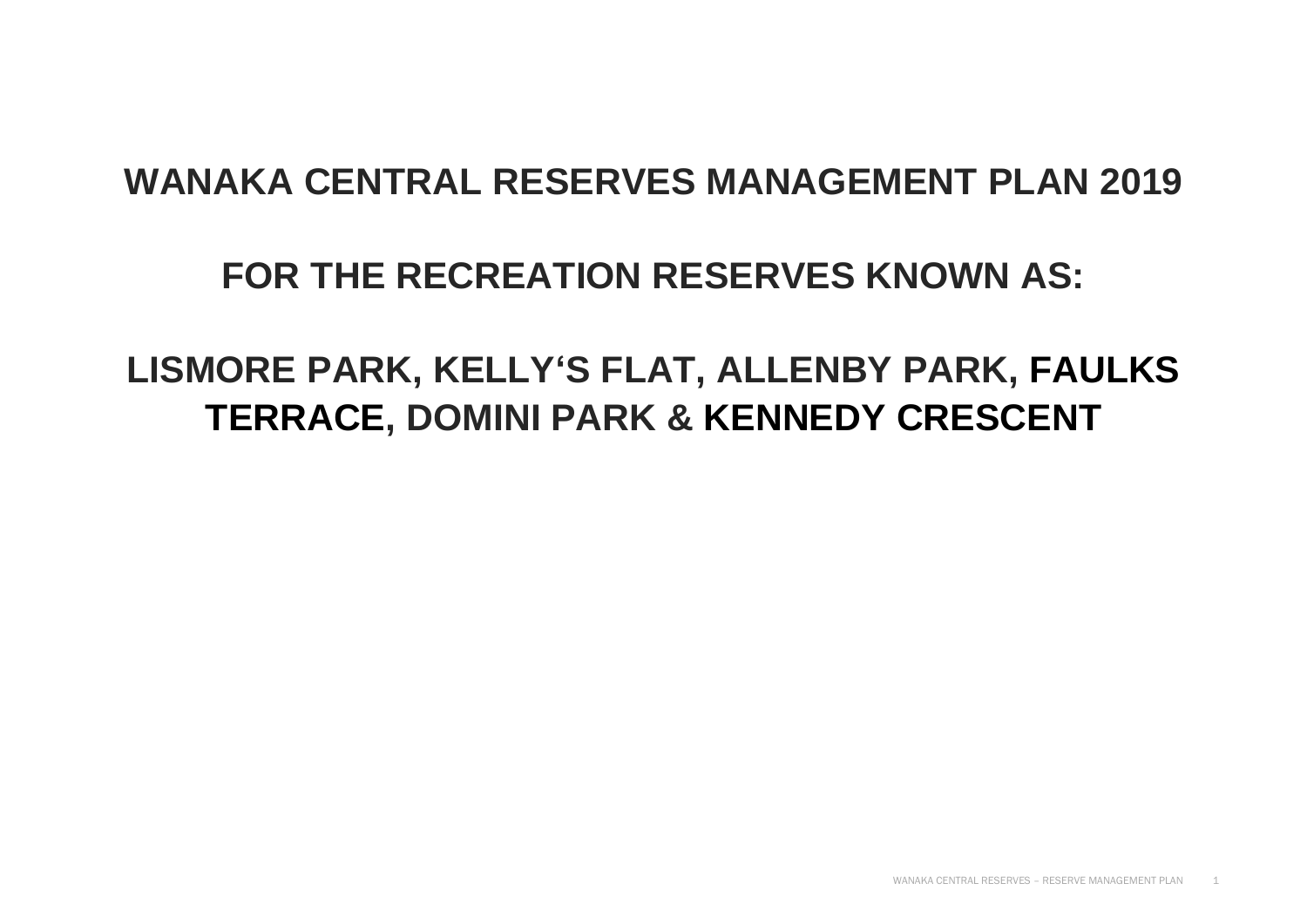## **TABLE OF CONTENTS**

| Introduction                                       | 3 |
|----------------------------------------------------|---|
| <b>Reserve Descriptions</b>                        | 3 |
| Description of Primary Users and Activities        | 4 |
| Vision, Objectives and Policies                    | 4 |
| Appendix 1 - Maps of Reserve Management Plan Areas | 9 |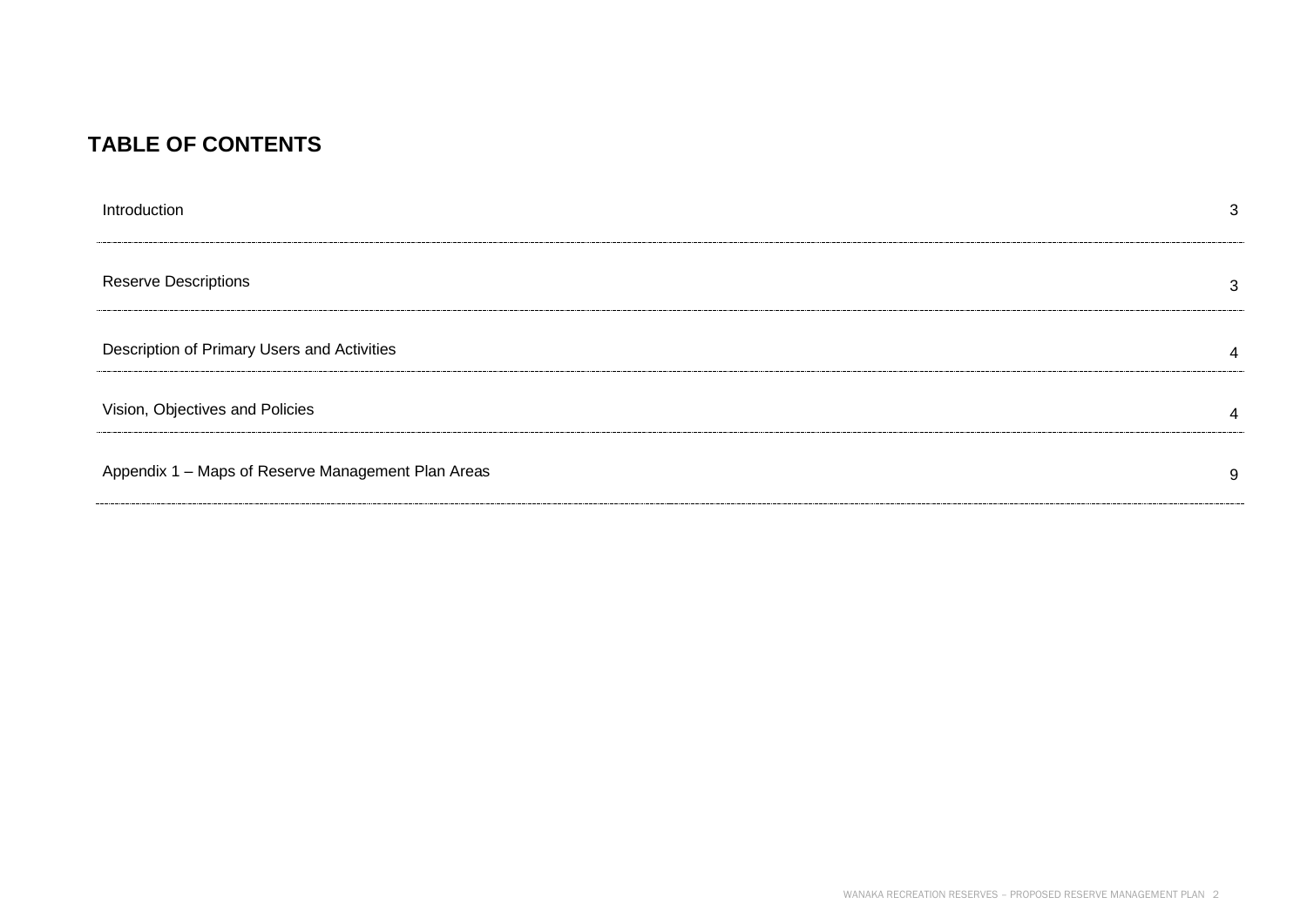### **1. INTRODUCTION**

This Reserve Management Plan (plan) provides a vision for the following Recreation Reserves (the reserves), subject to this plan:

- 1. Lismore Park
- 2. Allenby Park
- 3. Kelly's Flat
- 4. Faulks Terrace
- 5. Domini Park
- 6. Kennedy Crescent

At the time of writing this plan these reserves have been included as together they incorporate the most prominent or frequently used recreation reserves in Wanaka not covered by recent or current Reserve Management Plans, including the following plans:

- Pembroke Park and Bridgeman Green Reserve Management Plan
- Wanaka Lakefront Reserves Management Plan
- Wanaka Recreation Reserve (A&P Showgrounds) Management Plan

This Plan supersedes the Lismore Park, Kellys Flat and Allenby Park Reserve Management Plan 2008.

This Plan describes the general intentions for the use, maintenance, protection, preservation and development of the reserves, through a series of objectives and policies. The objectives and policies assist with decision making regarding development and use of the Reserves.

The Reserves Act 1977 requires the Queenstown Lakes District Council (QLDC/Council) to prepare Reserve Management Plans for all land classified as 'Recreation Reserves' under Council management or control.

## **2. RESERVE DESCRIPTIONS**

**Lismore Park Recreation Reserve** is upon land legally described as Part Section 90 Block IX TN of Wanaka, and comprises an area of approximately 18.5 hectares.

Its boundaries are clearly defined by Plantation Road, Beaumont Street, Lismore Street, Heddich Street and the boundaries of the Hill View Place houses.

Mount Aspiring College is located adjacent to Lismore Park on Plantation Road. The park is located a short walk from Ardmore Street and the Wanaka town centre.

The park contains a stand of Conifers, in addition to other tree species scattered throughout the reserve.

The eastern section of the reserve is the highest point, with the land falling away gently toward the lake. The glacial processes are obvious in the undulating landform, and such unmodified examples of glacial deposition are rare in an urban setting and provides a unique character.

The site is frequently used for casual recreation. A portion of the reserve is leased to Bike Wanaka for the establishment of bike jumps, trails and pump

tracks which are actively managed by the biking community. A frisbee disc golf course of 18 holes is established on the lower half of the site and is well used.

Formal and informal tracks run through the reserve and are well used for through access associated with school travel and people walking from the urban areas to the town centre, and for recreational use.

**Allenby Park Community Reserve** is upon land legally described as Lot 23 DP 303952, and comprises approximately 1.6 hectares.

The reserve was established in the early 2000s by Allenby Farms through the developments of the surrounding subdivision and had the dual purpose of a sports field reserve and some stormwater detention purpose that is evident by some exposed concrete drain caps.

The surface of the park is well established for sports turf with the small banks around the perimeter established with a variety of exotic street trees.

The reserve has been well used by formal and informal sports training and actively. Junior soccer, cricket and other codes have used the reserve for training with goal posts often in place on the park for soccer. The dimensions of the field are too small for senior soccer, rugby or cricket games.

The site is regularly used for informal fitness training and general recreation. It also is a regular route for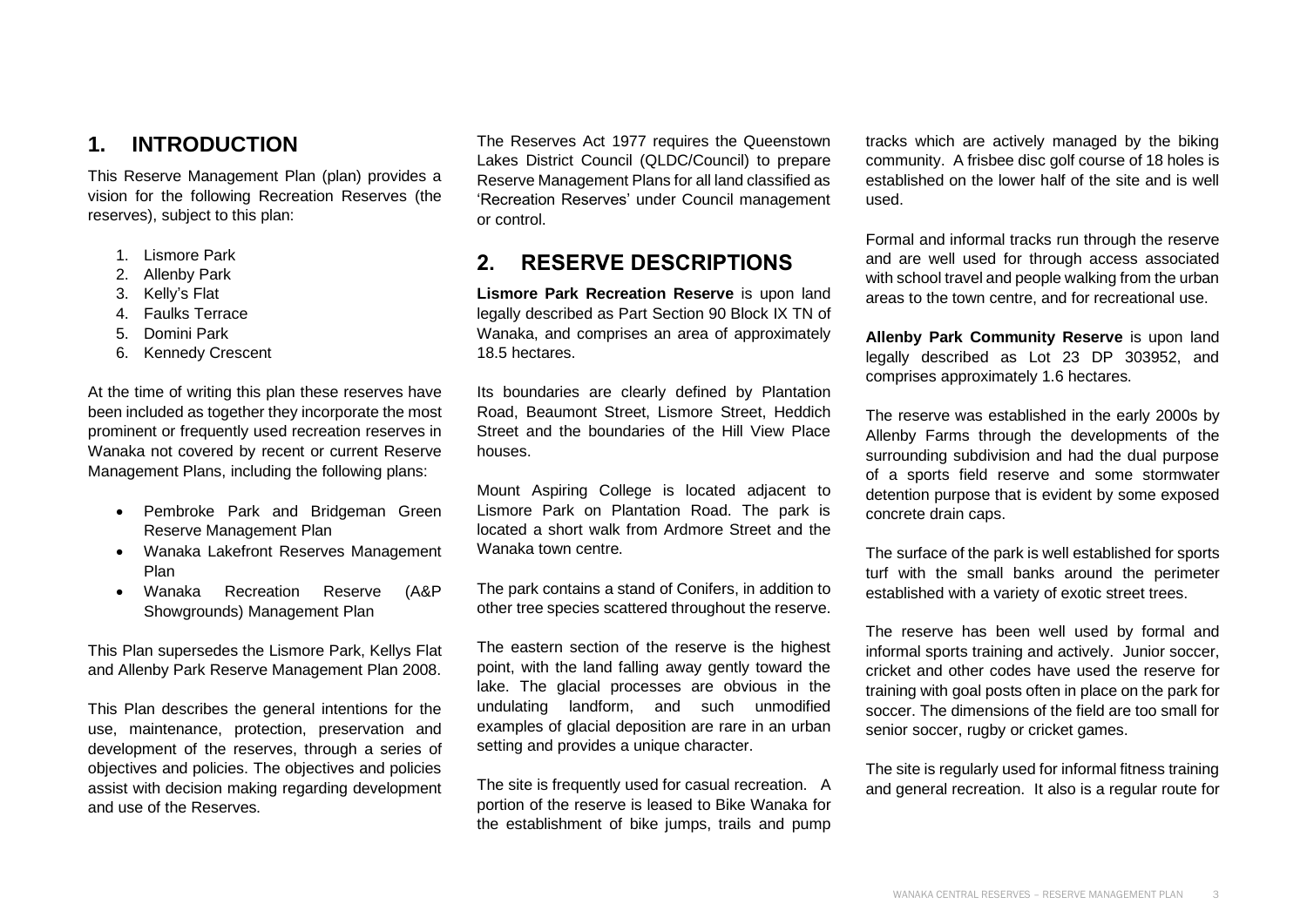walkers and runners accessing Mt Iron from the urban subdivisions.

The reserve is located adjacent to Allenby Place and Rob Roy Lane, at the foot of Mount Iron.

The site is predominately mown grass, with trees along the road verges and park edges.

**Kelly's Flat Recreation Reserve** is upon land legally described as Section 93 Block XIV Lower Wanaka SD, and comprises approximately 3.5 hectares.

It fronts on to Aubrey Road and Kings Drive. The Holy Family Catholic School is located on the opposite side of Aubrey Road and Wanaka primary school adjoins the reserve directly to the South.

The entire site is grassed and mown and established as sports fields predominately for soccer with line markings and goal post often present. A small toilet block is located in the north west corner of the reserve.

Angle parking was established on Aubrey Road to support the use of the site. Students accessing the schools often walk through the reserve.

The Council has approved a lease area for the Wanaka Junior Football Club to install a changing and storage facility in the north west corner of the reserve near the existing toilets.

**Faulks Terrace Recreation Reserve** is upon land legally described as Section 7 Block XLIX Town of Wanaka, and comprises an area of approximately 4.26 hectares. The site contains undulating terrain remnant of the terminal moraine and is established with mown grass and established trees. The site affords good views to the west over Lake Wanaka.

There is limited active recreation on the site but is used informally for casual walks and dog exercise. The community surrounding value the open space amenity the site offers.

**Domini Park Recreation Reserve** is upon land legally described as, Section 100 Block XIV Lower Wanaka SD, Section 106 Block XIV Lower Wanaka SD and Lot 111 DP 347413.

The reserve is the southern end of a linear parcel of reserve land that traverses the ridge line between Anderson Road and Scurr Heights. Mature conifers are established on part of the site and a walking track extends from Aubrey Road at the northern end to Domini Park at the southern end.

Domini Park has an established playground, toilets, BBQs and shelters that are well used by families for gatherings and children's parties. The playground includes a flying fox and in addition to the formal playground there is a large open area of grass surrounded by extensive plantings, which is used for informal recreation.

**Kennedy Crescent Recreation Reserve** is upon land legally described as Lot 1 DP 9499, and comprises an area of 1.69 hectares.

The reserve is rectangular in shape and bordered to the south by Stone Street, and east by Cardrona Valley Road. The west and north boundaries adjoin a variety of residential properties. A pedestrian/cycle linkage at the northwest corner connects with Kennedy Crescent.

The land is reasonably flat mown grass, with a small number of mature trees.

The site has very limited activity, typically comprising informal recreation by the close residents.

## **3. DESCRIPTION OF PRIMARY USERS AND ACTIVITIES**

The following descriptions are a general overview and are not exhaustive:

- 3.1 Lismore Park: Disc Golf, Mount Aspiring College, bike park, dog exercise, walking.
- 3.2 Allenby Park: Junior sport, exercise, dog exercise, running, soccer training
- 3.3 Kellys Flat: Wanaka Junior Football Club, touch rugby, running, athletics, through access.
- 3.4 Faulks Terrace: Walking, exercise, dog walking, picnics.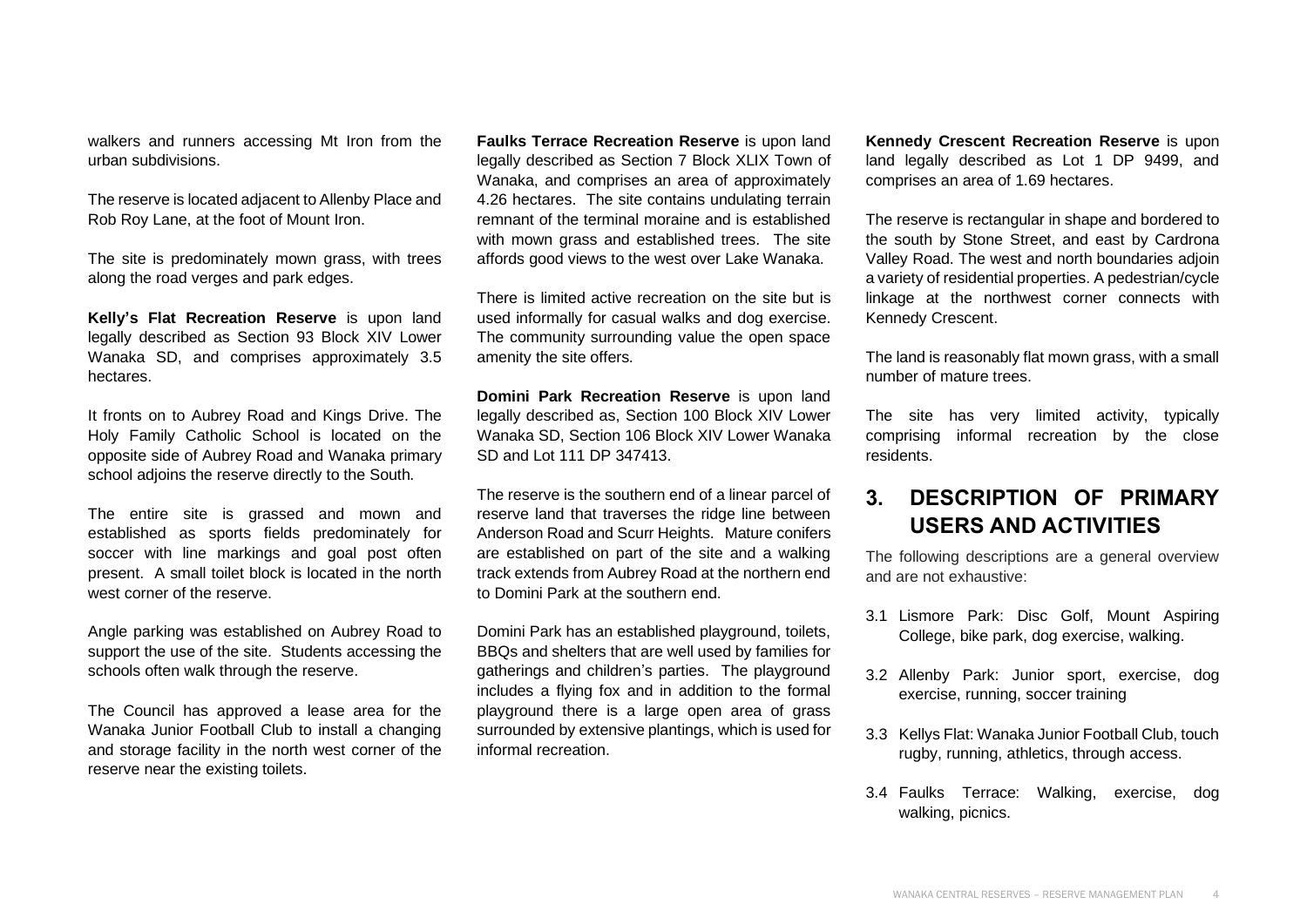- 3.5 Domini Park: Playground, walking, dog exercise, petanque, social gatherings, BBQs, through access
- 3.6 Kennedy Crescent: Dog exercise, through access.

## **4. VISION, OBJECTIVES AND POLICIES**

### 4.1 Vision

The Reserves are for the enjoyment and benefit of the community and visitors, to facilitate recreation, sport, community wellbeing and green belt amenity.

## 4.2 Objectives

The following objectives and policies will guide the management of the Reserves:

- 4.2.1 The reserves accommodate appropriate activities in defined areas that enhance the communities use, access and enjoyment of the Reserves.
- 4.2.2 The reserves are maintained and developed in a planned manner to achieve quality open space that provides enhanced opportunities for the use and enjoyment of the community and visitors.
- 4.2.3 The reserves positively contribute to the character and ecology of the green belt and

include specimens to enhance the distinctive autumn colours of the Wanaka area.

- 4.2.4 Any buildings shall support the uses of the reserve and community use of the reserve, and positively contribute to the amenity of the area.
- 4.2.5 The reserves are Smokefree areas.
- 4.3 General Policies

#### **4.3.1 Development Plan**

a) Prepare a Development Plan for each reserve, in consultation with the community that reflects the reserve specific policies set out in this management plan.

#### **4.3.2 Signage**

- a) Allow for signage on the reserves to identify the reserve, facilities available, and additional interpretive information.
- b) Allow for signage to convey a Smokefree message.
- c) Prohibit advertising billboards and other commercial signs (as defined in the District Plan), unless approved by Council in conjunction with a specific temporary event occurring on the same site.

d) Support the establishment of a community Information hoarding associated with Kennedy Crescent Recreation Reserve.

#### **4.3.3 Trees and Landscaping**

- a) Ensure that trees are retained where they benefit the use and amenity of the reserves.
- b) Produce a tree management and succession plan for each reserve in conjunction with any Development Plan.
- c) Encourage the establishment of specimen trees to provide shelter (as necessary), structure and form to the reserves. Consideration can include trees that exhibit seasonal colour and flowers, or provide fruits and nuts for gathering.
- d) Only remove mature trees where they unduly impede the use of the reserve for recreation or sporting uses, create physical damage to infrastructure, or constitute an accepted hazard.
- e) Monitor and control as necessary, noxious and wilding species where the establishment and proliferation of such can have a materially detrimental effect on the use and enjoyment of the reserve or on the surrounding landscape.
- f) Ensure that reserves are mown and maintained to a level necessary to assure the health of the turf and the ability to support the recreational and sporting uses of the reserves.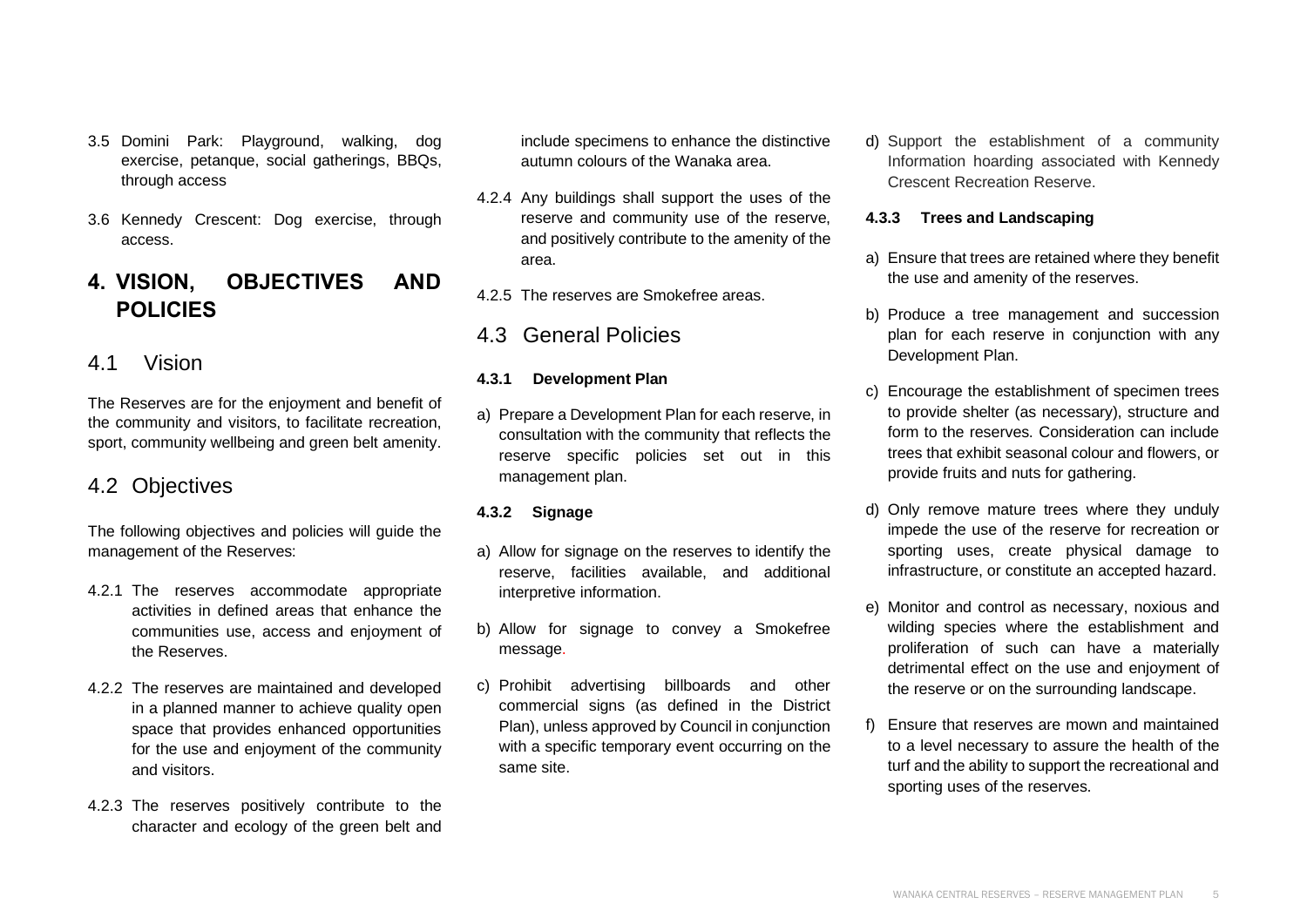g) Encourage community engagement and involvement in selecting, planting and caring for reserve plantings.

#### **4.3.4 Irrigation**

a) Allow for in-ground and/or external irrigation for the grassed areas of formal sports fields in the relevant reserves. Any irrigation shall be to support sports field use where there is a demonstrated need that irrigation is necessary to meet the sporting needs of the community and to support the establishment of and care of amenity and community planting.

#### **4.3.5 Buildings**

- a) Allow the development of buildings, as appropriate and necessary to provide for the function and support of formal sport and recreation activities undertaken upon the reserves, or as anticipated by reserve specific policies. Any such buildings shall first be covered by a relevant lease.
- b) Encourage a collaborative and non-exclusive use of buildings, so that they are available for community and sporting groups.
- c) Encourage building designs, colours and materials that are of a high quality and do not detract from the character or amenity of the reserve and surrounds. The input of the Wanaka Urban Design Panel will be required for any new building or redevelopment. Buildings shall be

supported by landscaping to ensure that they enhance the character of the reserve.

- d) Where buildings are no longer being well utilised, an alternative use consistent with the objectives of the reserve should be found, or the building removed.
- e) Public toilets and shelters may be constructed on the reserves to meet the needs of reserve users.

#### **4.3.6 Sports Fields**

- a) Minimise the impact of organised sport and events on playing surfaces by defining and enforcing maintenance requirements and recovery periods.
- b) Maintain formalised sports fields to a premier level of service, equivalent to other comparably used sports fields in the District. This shall be incorporated into any Development Plan.
- c) Encourage a collaborative and non-exclusive use of sports fields, to ensure they are available for a variety of community and sporting groups. This is providing that no overuse occurs that might otherwise compromise the ground surface.

#### **4.3.7 Lighting**

a) Provide adequate lighting of car parks, toilets and paths from streets to facilities to enable safe night time use where required.

b) Ensure any lighting is installed in accordance with the Council's lighting policy, to reduce light glare and light spill beyond the reserve, improve the comfort and safety of reserve users, and limit night pollution of the night sky.

#### **4.3.8 Events & Activities**

- a) Permit the use of the reserves for sporting, cultural, community and recreational events and activities, including associated parking if ground conditions allow.
- b) Ensure that events and activities do not compromise the primary functions of the reserves to enable recreation and sporting opportunities, and those events and activities have contingency plans to relocate should ground conditions not be suitable.
- c) Prohibit the use of glass on reserve areas used for sporting activities.

#### **4.3.9 Dogs**

a) Manage dogs in accordance with Council's current policy on dogs and dog control bylaws.

#### **4.3.10 Model Aircraft and UAVs**

a) Prohibit the operation and take off/landing of UAV/Drones and model aircraft on (or from) the Reserves, unless otherwise specifically enabled by relevant Council policies and permissions.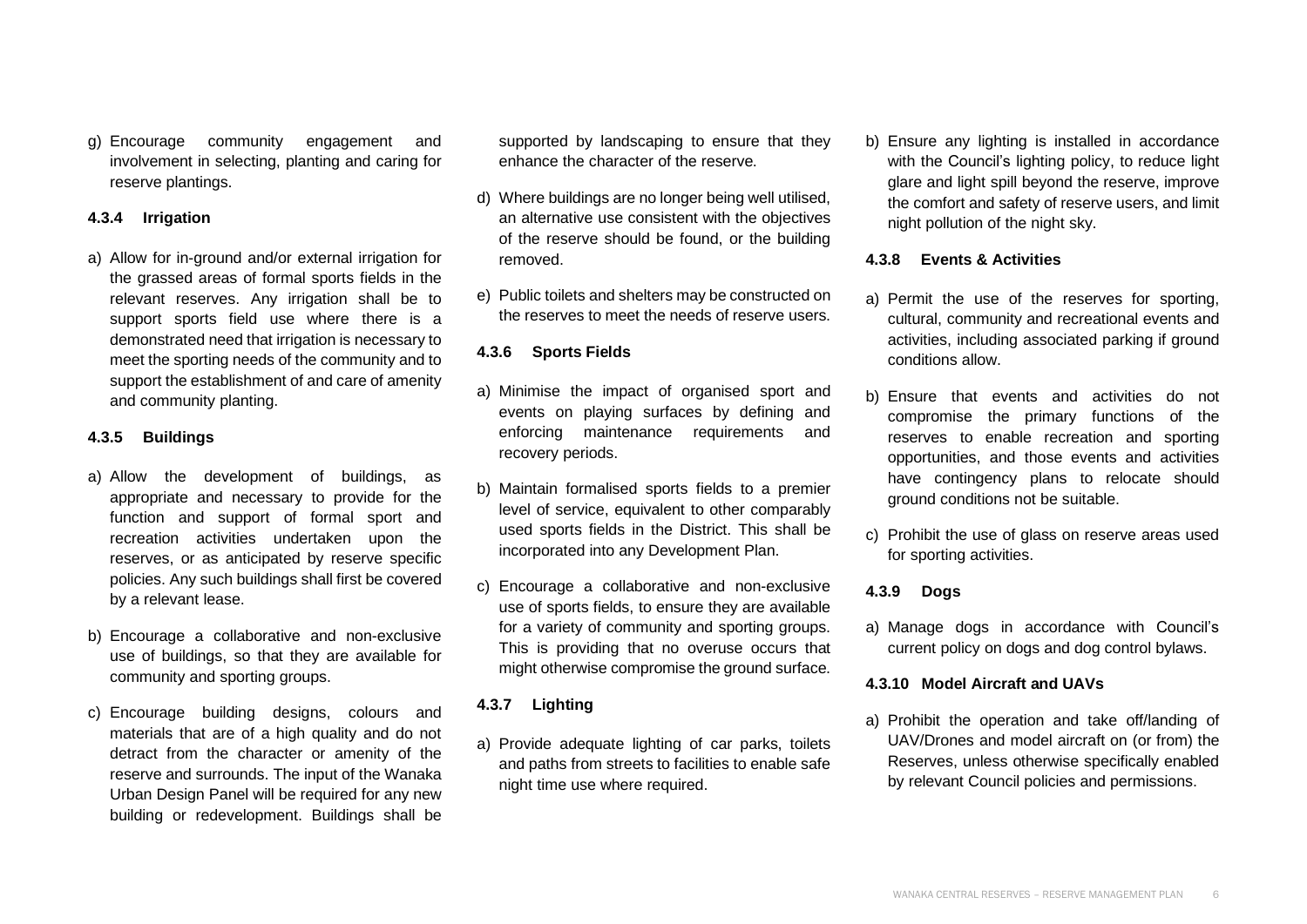#### **4.3.11 Bookings**

a) Direct bookings for the reserves through the QLDC's Event Booking Coordinator.

#### **4.3.12 Smokefree**

a) Ensure that the reserves are Smokefree, to encourage a Smokefree lifestyle, and send a positive message to the community.

#### **4.3.13 Utility Services**

- a) Permit utility services necessary for servicing the Reserve, its buildings and other buildings within it.
- b) Permit the placement of Council utility services where the reserve is not likely to be materially altered or permanently damaged, or the rights of the public using the reserve are permanently affected. Any areas of works will be reinstated.
- c) All utility services are to be placed underground unless it is impractical due to exceptional circumstances.
- d) Underground services shall be carefully sited with existing features, including trees, waterways and paved surfaces.

#### **4.3.14 Furniture**

a) Provide park furniture such as seats, rubbish bins, barbeques, drinking fountains, fitness equipment and bicycle stands for the use, comfort and convenience of park users. The Wanaka Community Board shall be consulted and guidance sought, for any such establishment of new furniture.

b) Promote park furniture that is of a localised consistent design and style within each reserve and is suitable for purpose.

#### **4.3.15 Access**

- a) Facilitate reasonable access to as many areas of the reserves as possible for persons with restricted mobility.
- b) All structures such as toilets, sports clubs and shelters shall be constructed to be accessible in accordance with the relevant New Zealand Standard.
- c) Any playgrounds, paths or fitness equipment shall give consideration to providing opportunities for people with limited mobility.
- d) Consider the development of cycle and pedestrian trails that are demonstrated as necessary to facilitate greater active transport connectivity networks, only where the development of such will not conflict with, or detract from the recreational purpose of the reserve.

#### **4.3.16 Encroachment**

a) Monitor and enforce reserve boundaries that adjoin residential properties, to ensure that adjacent residential properties are not encroaching into the reserve by extending their landscaping, lawn areas, structures, or using the reserve for the storage of property.

### 4.4 Reserve Specific Policies

#### **4.4.1 Lismore Park**

- a) Retain the open space and landscape character of Lismore Park, whilst enhancing the reserve's ecological values.
- b) Provide for the continued use and development of the bike park in the eastern area of the reserve. Input from Council's arborist will be necessary where potential effects on trees are likely.
- c) Support the development of the bike park in a manner that seeks to enhance the experience of users.
- d) Consider a family friendly bike loop around the perimeter of the park, and ensure that cycle use areas are located and designed so that landscaping, pathways and furniture can mitigate potential conflicts with pedestrians and other park users. This can be considered under the Development Plan.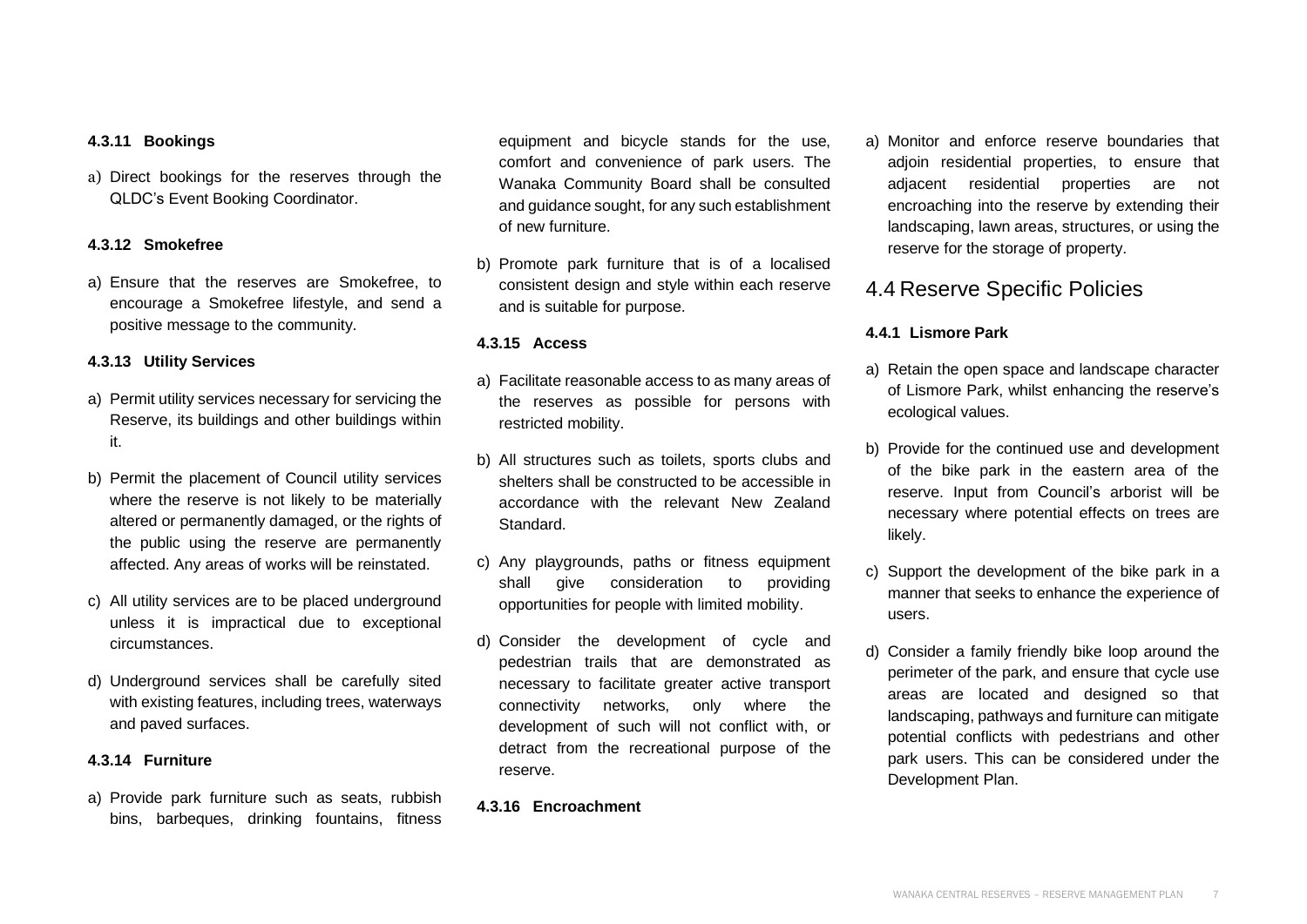- e) Provide for the use and enhancement of the Disc Golf course. This can include the upgrade and development of associated furniture, including signage, facilities, seating and landscaping.
- f) Consider improvements to the reserve that encourage recreational and sporting use by local schools, provided that the open space and character of the reserve is retained.
- g) Retain the largely passive nature of the park with the exception of biking activities, disc golf, and its use by local schools for low impact recreational use.
- h) Consider new recreational opportunities, permits and licenses where they don't conflict with existing uses and are consistent with the character of the site.
- i) Support the development of parking areas in road reserve areas and their connection with reserve areas i.e. fencing and accessible pathways.
- j) Support the presence and establishment of buildings and related leases, associated with community youth groups, recreational and sporting uses, if a community need is demonstrated to the satisfaction of the QLDC. The location and scale of any proposed built form and associated parking, landscaping or infrastructure shall require the endorsement of the Wanaka Community Board.

k) Enable the ecological values of the reserve to be enhanced through native revegetation in areas to be considered by the Development Plan.

#### **4.4.2 Kelly's Flat**

- a) Provide for organised sport to be played at Kelly's Flat, with preference given to junior soccer.
- b) Enable options to expand the availability of usable areas for sporting use, including earthworks necessary to modify the topography to create level playing areas.
- c) Enable training lighting for sports fields, if required to meet the sporting needs of the community. Lighting design should minimise light spill or glare on adjoining residential areas.
- d) Support the creation of parking areas if they are necessary to support users of the reserve and do not materially diminish the recreational opportunities available on the reserve.
- e) Enable the establishment of soccer training aids in appropriate areas.

#### **4.4.3 Allenby Community Park**

a) Support the presence and establishment of playground equipment, fitness circuit, walking and biking paths and tracks, BBQ equipment and seating and picnic shelter.

- b) Support improvements to the park surface as necessary to facilitate sporting and recreation uses.
- c) Ensure that the Development Plan considers areas to contain a playscape, various bike training stations, half court, fitness stations, pedestrian and cycle paths.

#### **4.4.4 Faulks Terrace**

- a) Retain the open space and landscape character of the reserve.
- b) Seek improved facilities to encourage further use and enjoyment of the reserve, including seating, pathways, play areas and a community barbeque area.

#### **4.4.5 Domini Park**

a) Consider options to incorporate a bike track into any Development Plan.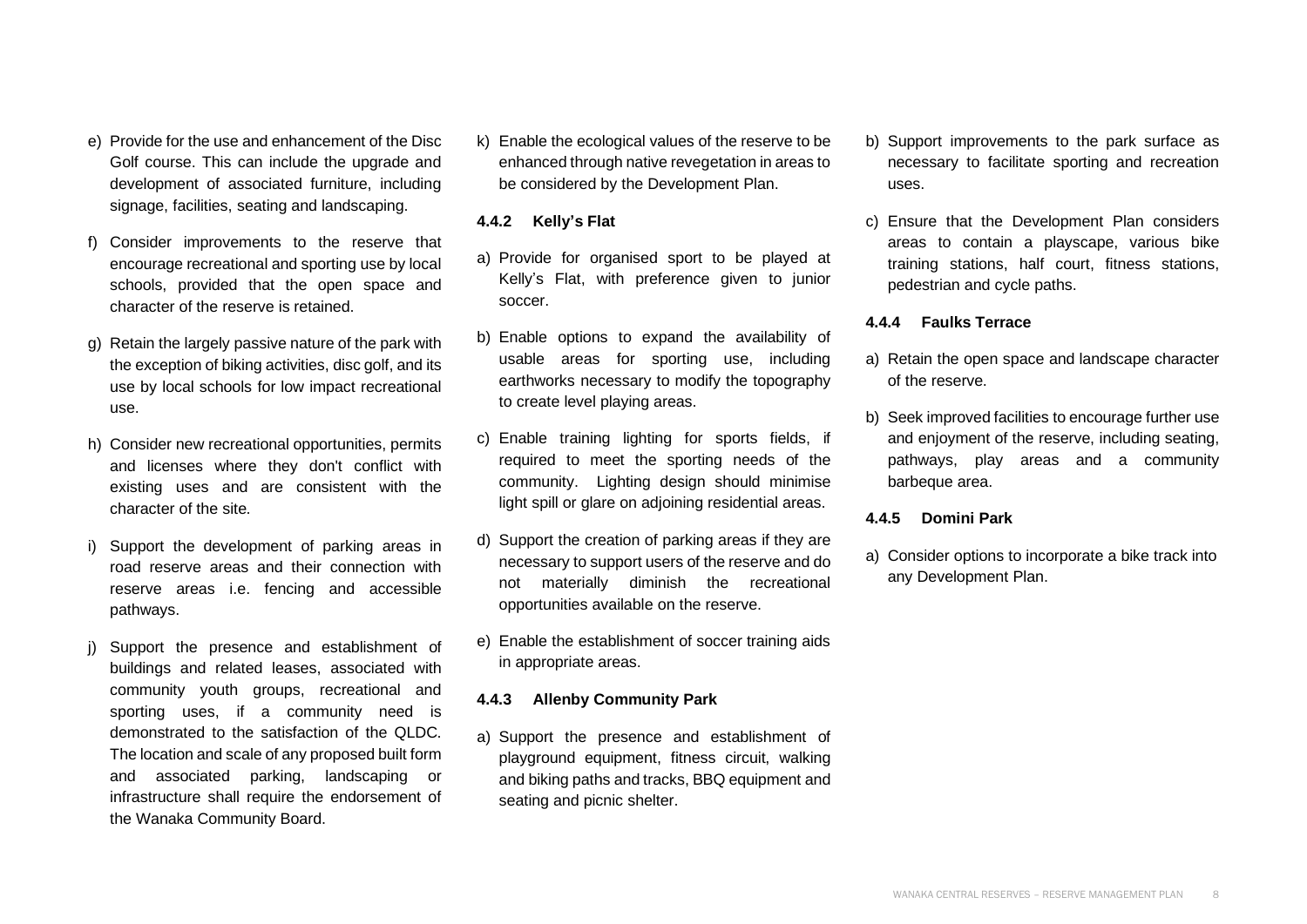## **APPENDIX ONE – RECREATION RESERVES (NOT TO SCALE OR PROPORTION)**



**LISMORE PARK RECREATION RESERVE KELLY'S FLAT RECREATION RESERVE**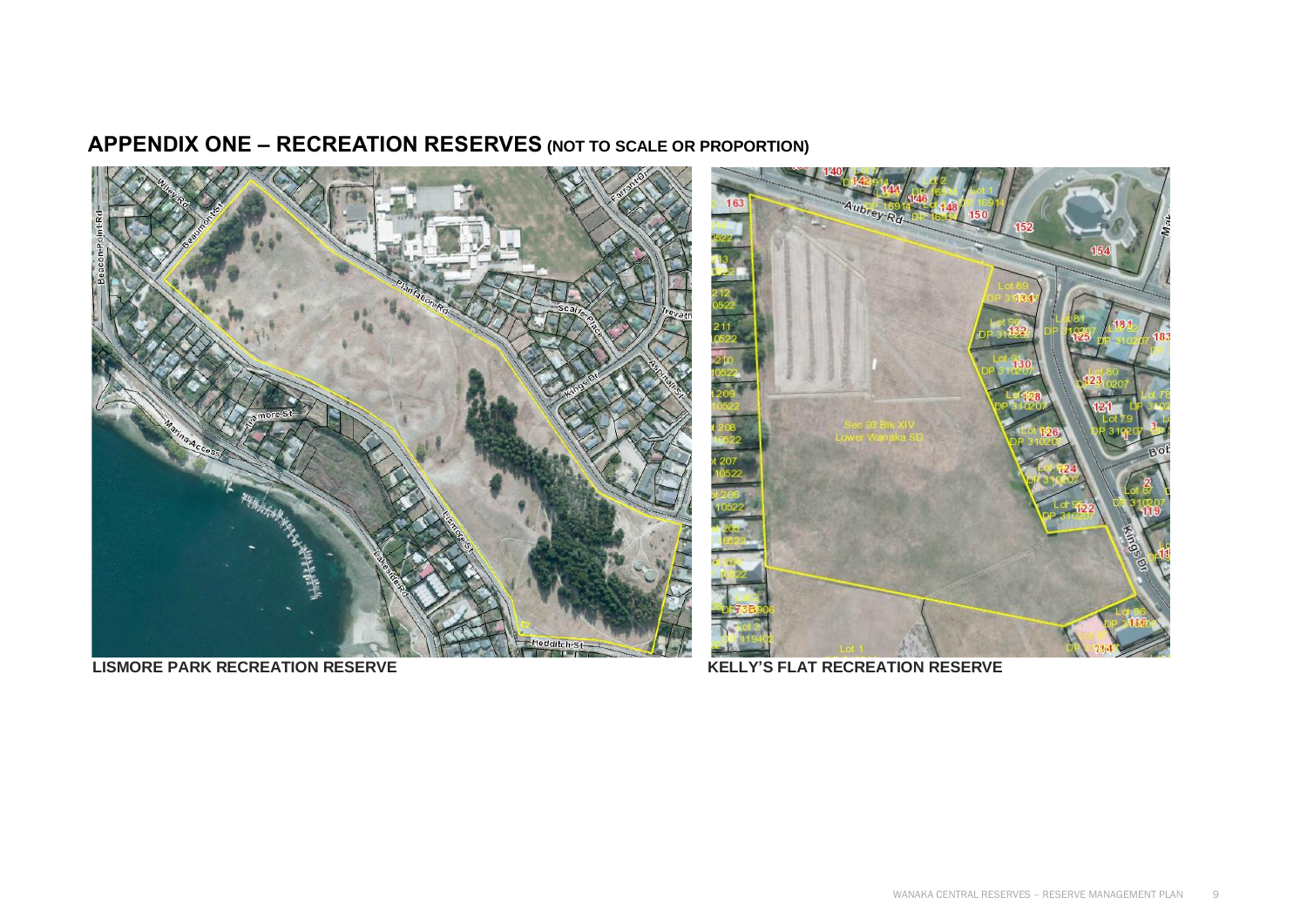